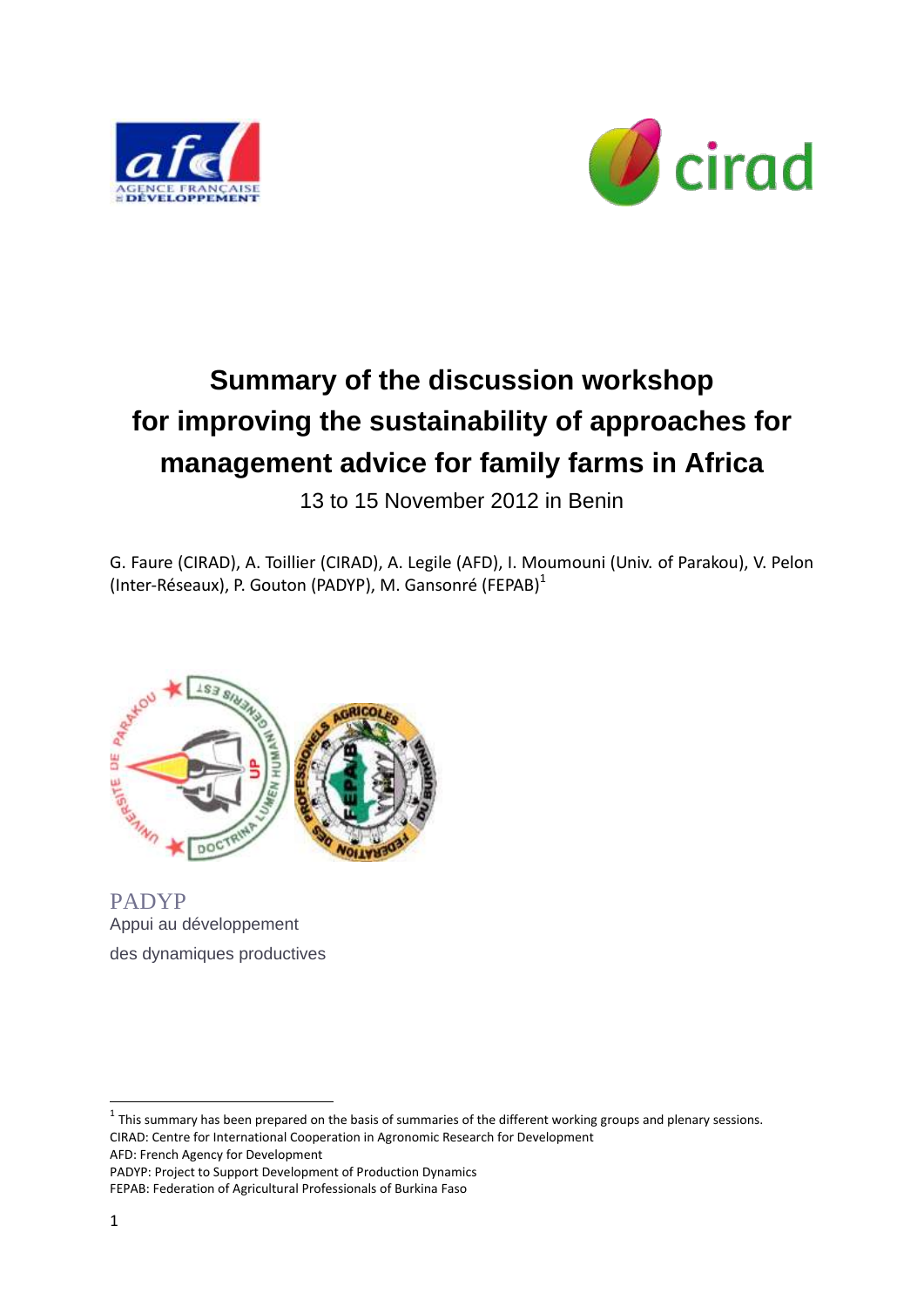#### **INTRODUCTION**

**The discussion workshop for improving the sustainability of approaches for management advice for family farms (MAFF) in Africa** had the objectives of (i) taking stock of MAFF approaches in different countries in Francophone Africa through the analysis of the durability of such systems (integration in an advisory and training system, governance of mechanims, funding of activities, capacity building for advisers and managers of these mechanisms), (ii) determining courses of action to improve the ability of MAFF mechanisms to meet producers' needs and to ensure their sustainability by identifying methodological and institutional innovations.

This workshop allowed us to take stock of the evolution of MAFF mechanisms ten years after the first workshop on MAFF held in 2001, also at Bohicon. This previous workshop concentrated mainly on advisory methods and tools.

On the initiative of CIRAD and AFD, this present workshop was organized in conjunction with Inter-Réseaux, University of Parakou (Benin), PADYP (an AFD project in Benin) and FEPAB (a farmer organization in Burkina Faso). The workshop brought together 70 participants from over 10 African countries with participation by representatives of POs involved in the implementation of MAFF mechanisms, coordinators of advisory programmes (PADYP, PROCOTON, ACEFA, BV Lac, etc.), advisers, farmer extension workers, representatives of ministries of agriculture (Madagascar, Benin, Burkina Faso) and entities providing support for advisory services (AFDI, CER, CA17, Farm, FAO, GIZ). Also represented were national and international research organizations (Universities of Benin, CIRAD, INRA), networks involved in advisory services (GFRAS, AFAAS, RESCAR-AOC) and funding agencies (AFD, FAO and GIZ).

## **1. The evolution in agricultural advisory services in sub-Saharan Africa and the strengthening of Management Advice for Family Farms (MAFF)**

Agricultural advisory services have grown in Francophone Africa following the withdrawal of the State from agricultural extension responsibilities. This has resulted in a plurality of forms of advisory services provided by a variety of actors. However, the taking up of this slack by private actors (agribusiness companies, NGOs, POs, input providers, consultants) is only partial, fulfilling, as it does, objectives specific to their own advisory mandates. A break with the existing and past top-down extension services is also not so easy. Issues of capacity and skill building and distribution of roles between various advisory-service actors and coordination amongst them are seen as key levers to improve the efficiency and effectiveness of advisory systems that are gradually being introduced.

Furthermore, agricultural advisory services are once again the subject of increased attention in some countries (Cameroon, Benin, Burkina Faso, etc.), especially following the recent global food crises. While acknowledging the role played by private actors in providing advisory services, some States are re-investing in their own advisory structures by recruiting advisers. Others prefer to rely on contractual interventions. With few exceptions, however, States are struggling to fund advisory-service actors in view of budgetary constraints. They also struggle to foster the emergence of innovative advisory mechanisms for responding to the plurality of producer needs and for going beyond the pilot phase of new approaches usually implemented by projects.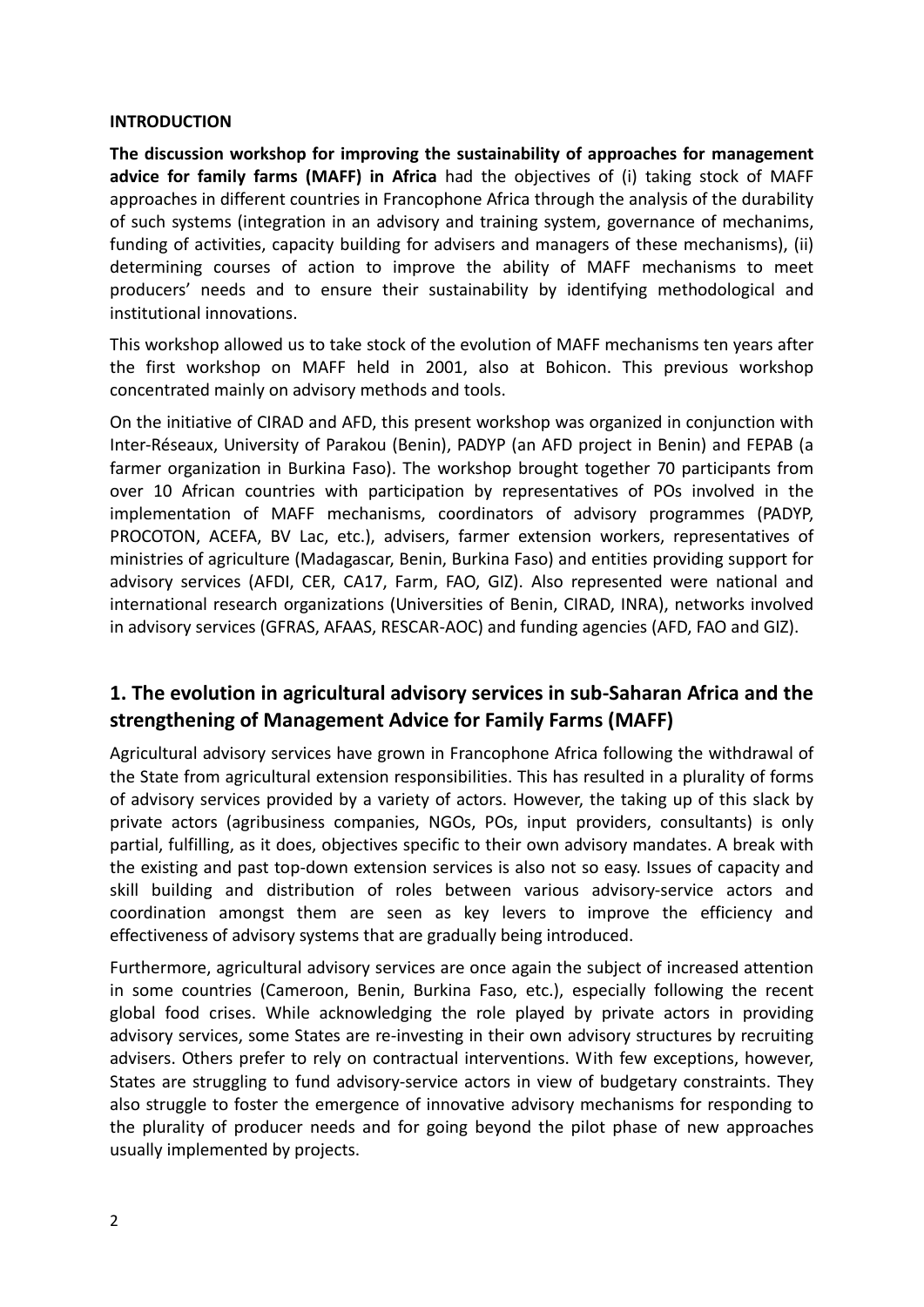Experiments in MAFF (Management Advice for Family Farms) conducted with French support for nearly two decades in many Francophone African countries have sought to promote comprehensive advice to farms, one that is based on learning methods. Support from various cooperative efforts (French, Dutch, Swiss, Belgian) also helped to test and adapt MAFF in different contexts.

- 1. MAFF is a holistic approach that allows the producer and his family to analyze their situation, plan, take decisions, monitor their activities and evaluate results; it encompasses the technical, economic and social aspects of their activities.
- 2. MAFF is a process of strengthening the ability of farmers to master various aspects of their activity (agricultural production and other income-generating activities, organization of work, management of cash flow, etc.) in order to achieve various family objectives. It is a matter of placing rural families at the very centre of the advisory function.
- 3. MAFF is based on learning methods *(including training, exchange of experiences, valorisation of indigenous knowledge, etc.)* and support for decision making *(various tools: techno-economic monitoring of production, calculation of gross margin, cash management, etc.)* which are based to a large extent on numeracy and literacy.
- 4. MAFF experiments fit into farmers' realities: farmers involved in these approaches are part of networks for the exchange of technical and local knowledge, they are often members – even office holders – of producer organizations.
- 5. MAFF experiments aim at building mechanisms for supporting producers with a strong participation of POs and a possible involvement of new actors such as NGOs or consultants. They seek to empower farmers and their organizations in relation to other actors.

MAFF distinguishes itself from extension services which are aimed primarily at transferring knowledge and new practices to farmers, notably in the field of agricultural production. Extension services can rely on intervention methods which are more or less participatory and can reach a wide audience.

Questions now arise on the scaling required to increase the number of producers with access to advisory services (including MAFF) and the institutional and financial sustainability of advisory mechanisms. How to strengthen the dynamics of agricultural advice in the South and the development of public policies to strengthen advisory services by accepting a plurality of approaches is a subject of intense debate. These discussions take place in these countries through more or less structured discussion platforms and the drawing up of strategic documents on the agricultural sector – or on agricultural advisory services and/or training of rural populations. MAFF is thus currently being debated in this context in various countries (Burkina Faso, Benin, etc.). These policy documents are often derived from guidelines adopted at the African level within the framework of the Comprehensive Africa Agriculture Development Programme (CAADP), which includes a research and advisory services section. Discussions are also taking place through international networks such as the Global Forum for Rural Advisory Services (GFRAS), through continental networks such as the African Forum for Agricultural Advisory Services (AFAAS), and through regional networks such as the Network of Agricultural and Rural Advisory Services of West and Central Africa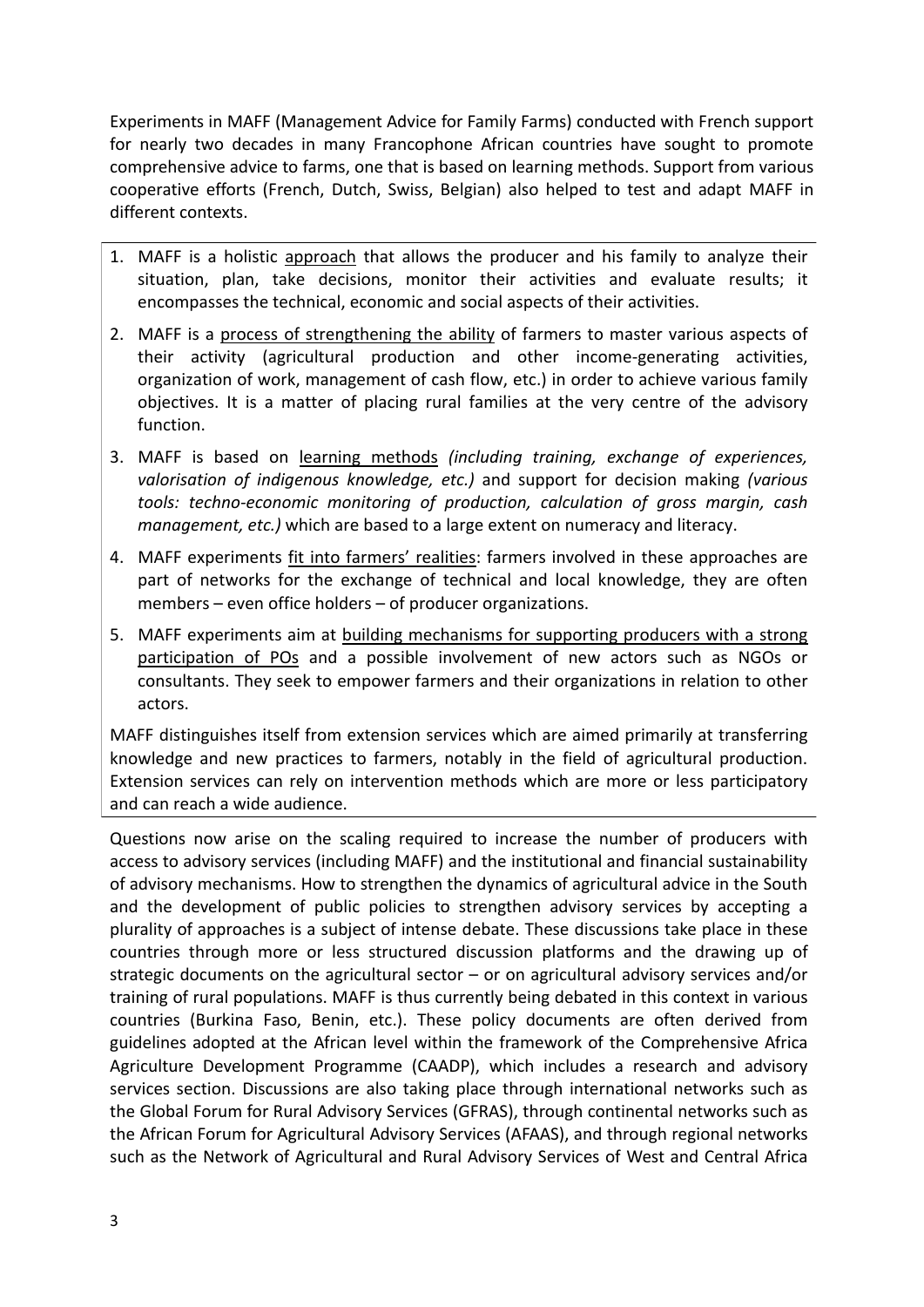# **2. An analysis framework which takes into account the interactions between the governance of MAFF mechanisms, available funding, adviser skills and advisory methods**

To advance further the discussions taking place in the networks mentioned above and those between the actors involved in MAFF, this workshop was organized to examine the different existing MAFF mechanisms through four main areas of inquiry: (i) modalities of governance of mechanisms, in order to define the orientations of MAFF, and of the actor-coordination mechanisms so as to create synergies between advisory services actors, (ii) MAFF funding modalities by focusing on the contribution of different entities and the State to this funding, (iii) modalities for capacity and skill building for advisers, farmer extension workers, and all others involved in managing advisory mechanisms, and (iv) modalities of adapting advisory services to regional or national situations depending on available skills and funding but also in terms of the needs of farmers and the sometimes conflicting priorities of guiding or funding organizations. Each of these four areas (governance, funding, expertise and methodology) has an influence on other areas of MAFF, which means that each MAFF mechanism is perforce original.

Internal assessments based on this analysis structure were carried out by various MAFF systems represented at the workshop. They helped draw out lessons which were discussed and further enriched at the workshop. We present here the summary of all these discussions.

## **3. The main outcomes of the workshop**

## **3.1. Designing governance of MAFF and other forms of advisory services at different scales**

The governance determines the manner in which priorities are assigned and how decisions are taken in a context of increased accountability of actors and a multiplication of decisionmaking centres. The analysis of governance helps determine the relationships that need to be established between the various actors and activities of an advisory mechanism. To begin with, advisory actors need to distinguish between (i) the internal governance of the advisory mechanism in which they are involved and which they seek to (re)orient, (ii) the governance at a territorial scale (small region) involving several actors providing different kinds of advisory services and which can interact with MAFF, and (iii) the overall governance of the advisory system at the national (or supranational) scale involving several different advisory mechanisms which one cannot easily influence, but on which MAFF mechanisms can rely or of which they must form part of.

Internal evaluations of mechanisms have highlighted the diversity of modes of internal governance of MAFF mechanisms. To a large extent, they depend on the nature of the organization or structure providing advice (PO, management centre, project, NGO), on the history of establishment of the advisory service and funding arrangements. Workshop discussions led to two major questions: Which actors are best placed to provide quality advisory services? How to coordinate the various forms of advisory services at the national level?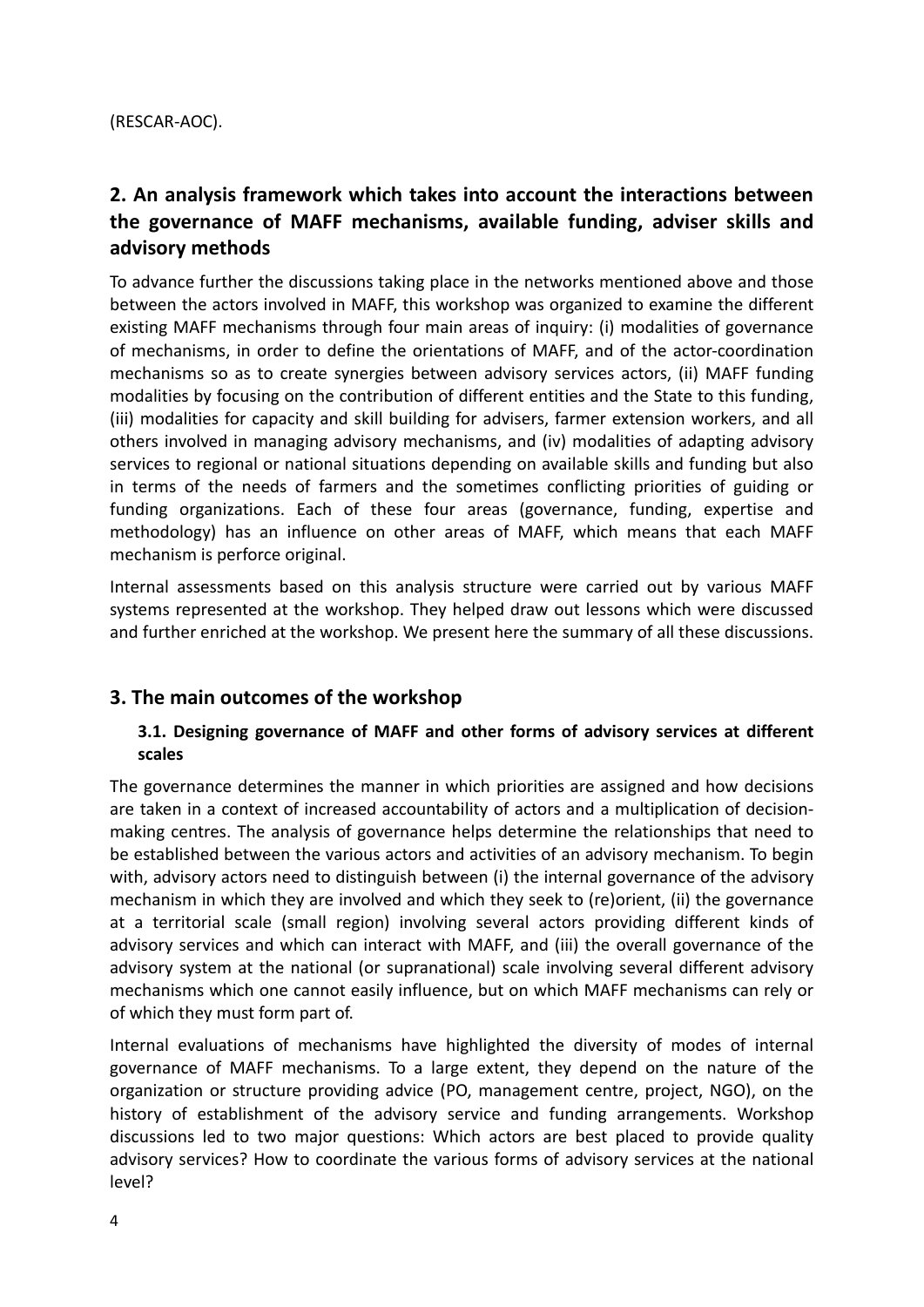#### **When POs themselves provide advisory services to farmers**

First, what emerged from the workshop was the recognition of the strong role played by POs in the direct implementation of advisory services in many countries (e.g., MAFF experiments in Burkina Faso with the POs of the management network, in Guinea with FPFD, or in Benin with FUPRO). In Burkina Faso, UNPCB enters into contracts with the SOFITEX cotton company. In certain geographic areas with higher agricultural incomes, service centres have been tried out (e.g., CGER in the case of the Senegal River valley), with services primarily directed towards first-level POs but also available to farms. They are controlled by PO representatives. In the latter two cases (Burkina Faso and Senegal), the implementation of the advisory services by the POs then becomes indirect. The direct implementation of advisory services by a PO requires a PO that has the necessary resources. This option allows advisory services to be more in line with farmer requirements and can help strengthen the PO by letting it offer an additional service to its members and with a more detailed knowledge of the constraints and opportunities of its members' farms. However, if MAFF is poorly integrated into the PO's plans, this direct management can actually weaken MAFF due to risks relating to the dispersion of activities, management of salaried advisers or financial equilibriums.

The emergence of POs in advisory services is also revealed in the strategy documents on agricultural advisory services drawn up by the governments in the four countries studied (see policy analyses conducted in Niger, Burkina Faso, Benin, Guinea). Even if States find it difficult to concretely translate this approach into practice, this announcement provides opportunities to defend the rise of POs in rural development through their inclusion into negotiations conducted between the State and other actors of rural development.

Modalities for establishing advisory services generally lead a PO to make MAFF a distinct service within the PO, with insufficient integration with its other services. In fact, MAFF is often tried out and developed with the support of a project that aims to promote it without taking into account the overall strategy of the PO. However, an improved connection between MAFF and other services of the PO would better meet the needs of its members and create synergies between the main activities of the PO (supply of inputs, access to credit, marketing). The case of UGCPA in Burkina Faso illustrates a first effort at better integrating MAFF with all the PO's activities and in making it a transversal service that should lead to an improved planning of credit advanced to its members by the PO, of cereal delivery by members to the PO, or supporting other PO activities on managing soil fertility. This lack of an integrated vision prevents farmer extension workers from defending MAFF internally and externally when project-based support comes to an end. 'How to explain that MAFF is a priority when we have yet to fulfil our members' urgent requirements?' asks a PO representative. MAFF still remains too much within the ambit of technicians and does not yet rely sufficiently on the advocacy of elected representatives, not only to raise awareness about MAFF but also to orient its content and implementation.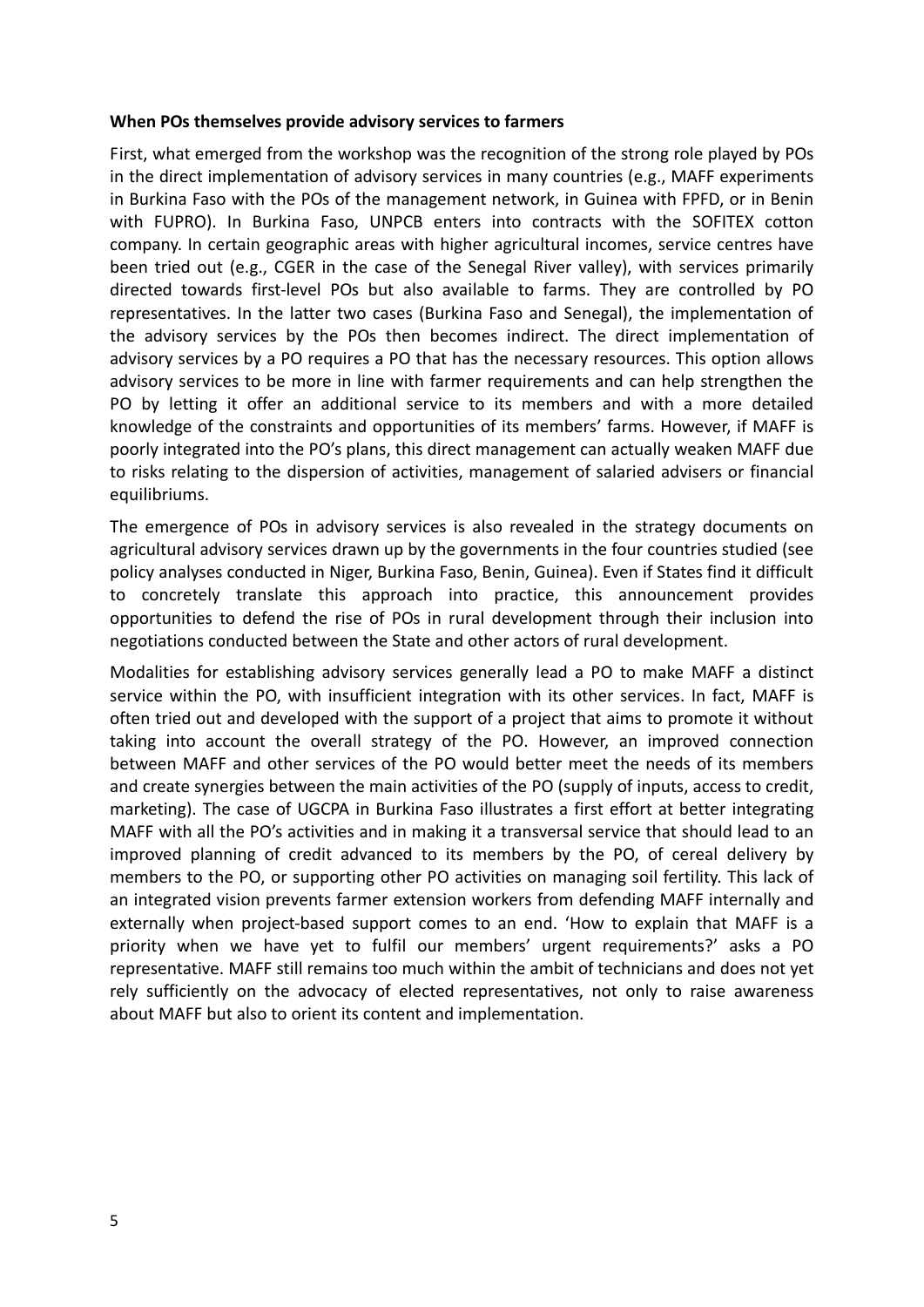#### **The structures providing support to MAFF actors should concentrate more on institutional strengthening**

This strong involvement of POs in the implementation of advisory services does not preclude the implementation of MAFF by other operators such as NGOs (in the case of Benin), consulting firms (in the case of Madagascar) or departments of the Ministry of Agriculture (in the case of Benin again, Cameroon, Togo). As highlighted in the workshop, structures providing support to MAFF actors (international NGOs such as AFDI or national NGOs, foreign advisory centres such as the French CERs) can combine both direct implementation of MAFF in some areas (particularly in the experimental phases to gauge how MAFF is received) and support to POs and their advisers in order to strengthen their capacity to implement MAFF through training, assistance in managing MAFF mechanisms and monitoring. However, the analysis of issues of sustainability of advisory services showed that these structures providing technical support should also play an important role in providing support at the institutional level in order to link the national advisory structures (POs in particular) with relevant financial and political interlocutors.

#### **The State still has a role to play even if national governance of advisory services remains difficult**

At the national scale, the linking of MAFF mechanisms to national advisory systems is still at a very low level. This governance takes the form of networks or platforms and currently manifests through informal exchanges or exchange workshops (such as at Bohicon). The trend towards a national governance of advisory services incorporating formalized and sustainable mechanisms seems difficult given the highly pluralistic nature of advisory systems that currently exist. Indeed, it is clear that advisory services actors have differing political and financial strategies that lead to various competitions or alliances between actors in pursuit of institutional positioning or access to funding.

It appears, however, that the State still has a role to play in ensuring equity (access by the greatest number to advisory services) and the sustainability of advisory services. For the State, it is not so much a matter of wanting to coordinate or control advisory systems than of (i) mobilizing all advisory services actors, including those involved in MAFF, through local or national platforms to foster synergies, and encouraging actors to clarify their roles and responsibilities, (ii) encouraging the sharing of experiences to draw lessons and ensure capitalization of knowledge in the field of advisory services, (iii) developing an advisory services-friendly regulatory framework that would, for example, accord recognition to the status of advisers or allow access to vocational training for them, and (iv) promoting innovative mechanisms for funding of advisory services and ensuring the sharing of funding whenever possible.

#### **MAFF actors can participate in and improve the coordination of actions at a territorial scale**

The relationships between MAFF mechanisms and other actors involved, more or less heavily, in advisory activities in the same territory (small region) were discussed at the workshop (technical advice provided by the Ministry of Agriculture or by agro-industrial companies, credit providers, input supplier providing advice, etc.). We noted some rare cases of competition between MAFF mechanisms supported by different projects (in the case of Benin) and more generally a lack of communication between various advisory mechanisms working in the same territory.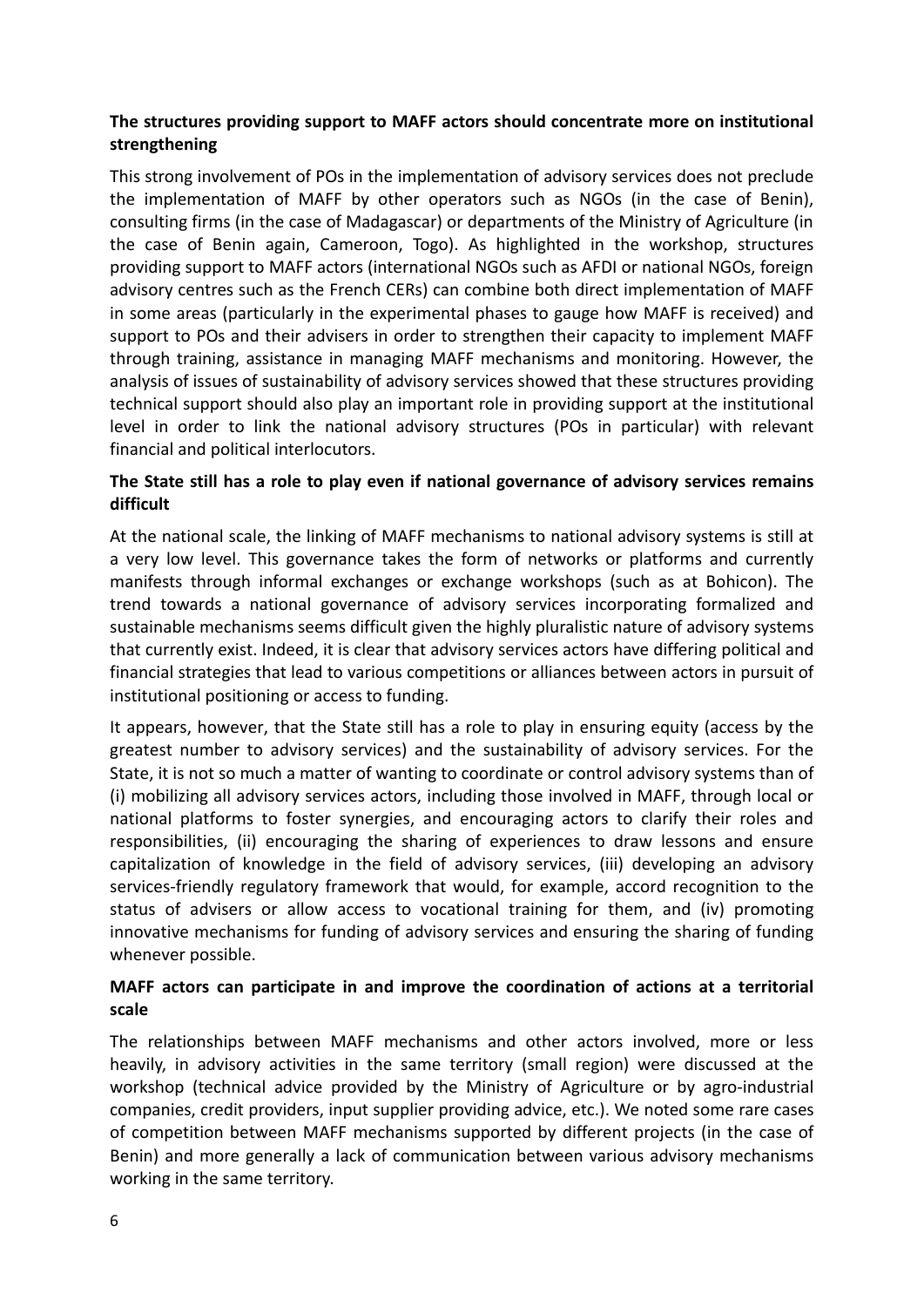However, initiatives  $-$  still too timid and too few as emphasized by participants  $-$  were undertaken to establish relationships between MAFF mechanisms with other advisory mechanisms or with actors who devote part of their activities to providing advice. These initiatives take the form of alliances with other stakeholders to develop common actions (e.g., literacy efforts undertaken by other actors and MAFF, credit managed by microfinance institutions and MAFF, etc.), of the creation of local platforms for exchanging experiences that can be used by a municipality to promote synergies (case of Benin), of the management of PO networks that allow innovative experiences to be capitalized (case of network management in Burkina Faso) or of informal networks between advisers working in various systems for coordinating their day-to-day activities.

# **3.2. Funding advisory services by seeking a diversification of funding sources and through cost savings**

The workshop allowed us to take stock of the still critical situation regarding funding available for advisory services in general and for MAFF mechanisms in particular. MAFF mechanisms remain highly dependent on external funding (foreign donors or technical partners), which makes them highly vulnerable and sometimes prevents them from innovating. Compared to the assessment made after Bohicon I, however, we noted some real openings and two main strategies to initiate financial durability of MAFF systems were highlighted: the diversification of funding sources and cost savings in advisory services.

#### **Contributions from farmers and their POs will continue to remain limited**

Obtaining direct contribution from farmers remains difficult; some experiences proved inconclusive over the long term. In fact, since MAFF is an intangible service whose effects are not immediate nor easily quantifiable, the farmer is reluctant to pay for it. However, it appears that direct payments for advisory services become possible when it is connected to an economic activity such as the sale of inputs (e.g., breeding assistants paid on the sale of products for livestock in Madagascar). It certainly remains important to conduct research in this field to innovate and come up with a form of payment acceptable to the farmers.

Contributions from POs become more feasible when they undertake commercial activities such as marketing of agricultural products or sale of inputs to members which allow compulsory contributions from them (case of UGCPA in Burkina Faso, of FUPRO in Benin, of FPFD in Guinea). But these contributions by producers and POs currently cover, and will cover in the foreseeable future, only a small part of the costs of advisory services. Nevertheless, such contributions are necessary if the POs want to try to orient advisory services themselves and not to have choices imposed on them by those who control the purse strings.

#### **Rare funding alternatives: banks and territorial authorities**

Experiments in alternative funding arrangements are being conducted with the entry of new stakeholders to the cause of rural development in the South. Advisory services appear as a means of securization of bank investments for developing traditional credit, to support microcredit activities or for promoting crop insurance systems. But only a few rare experiments were mentioned at the workshop (case of Benin) and they seem far and few between, both in space and in time.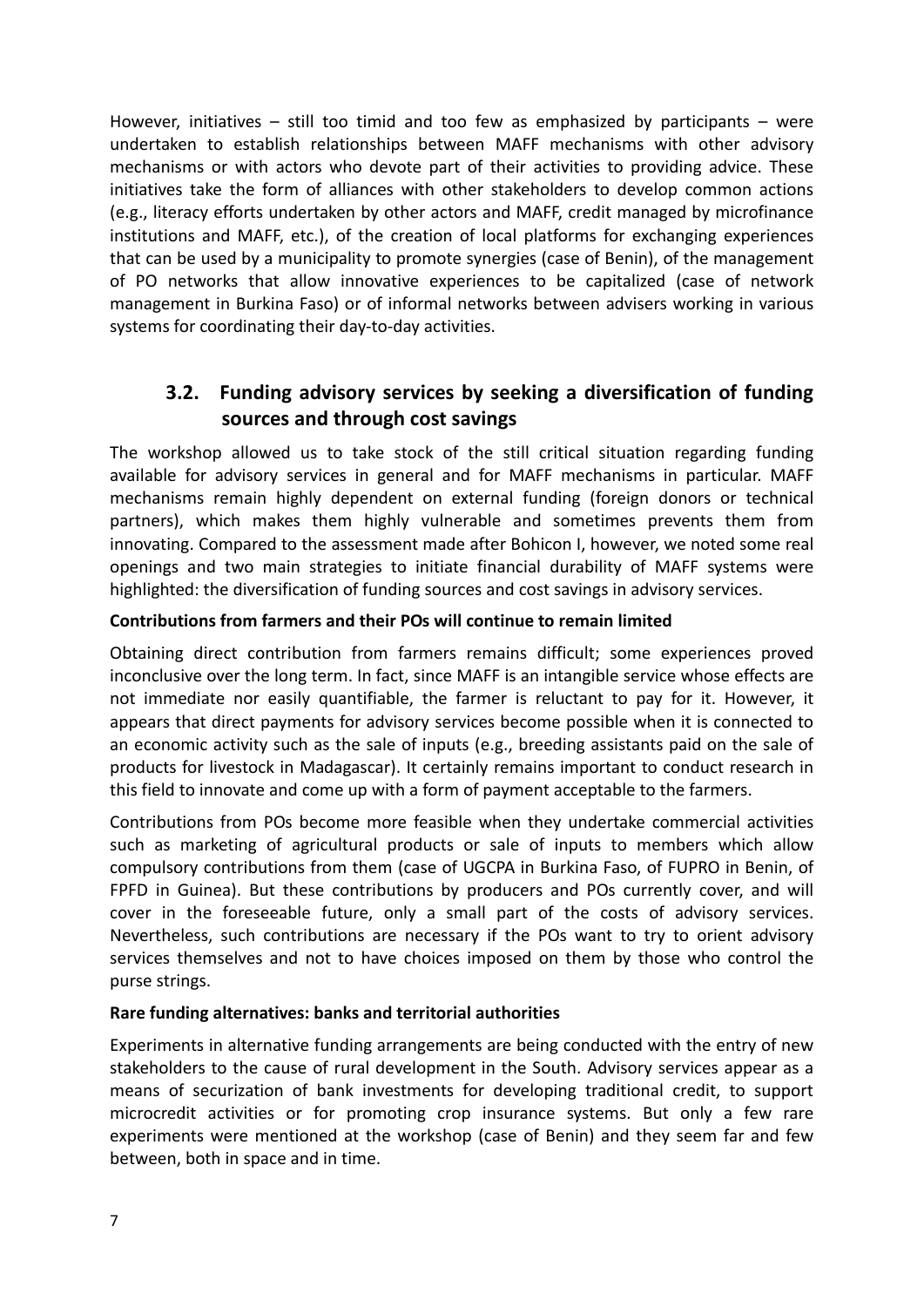Policies of decentralization require territorial authorities to become involved in advisory services, as stated in some guiding documents for agricultural policies (see CAADP). In Benin, some municipalities view advisory services as a way of stimulating development in their territory and have offered to fund MAFF. But their thin budgets and priorities oriented towards rural infrastructure have prevented these intentions from turning into reality.

## **Promising funding possibilities with financial contributions from agricultural production chains and the establishment of development funds**

The most promising funding possibilities to be discussed at the workshop were (i) the funding by already organized sectors with compulsory contributions at the marketing stage (case of cotton in Burkina Faso), not in itself a new idea, and (ii) the establishment of regional or national development funds. These funds can either be financed by sectors (as in Ivory Coast with FIRCA) or by the State and funding agencies (e.g., FNDA and FRDA in Madagascar). Services can then be implemented by public or private providers. Under the pursuit of a public good, the State may contribute to the funding of advisory services when they include a dimension of training and capacity building, as is the case with MAFF. In the case of funding by sectors, there arises the difficult question of solidarity between sectors, an option that was not retained in Ivory Coast at the request of actors of the contributing sectors. This type of solidarity between sectors was attempted in France in the 1950s to develop trans-sector advisory services but floundered due to tensions between sectors, thus calling into question this principle of solidarity itself. However, it is still possible to introduce compulsory financial contributions within a sector to develop services that can include advice for topics beyond the strict requirements of the particular sector and destined to all farmers living in the territory of the sector, irrespective of whether they are part of the sector or not.

Other than Ivory Coast and Madagascar, countries have so far not established regional or national funds – though Benin and Burkina Faso have expressed intentions of doing so. Nor have they released specific funding destined for advisory services except when it comes to strengthening their own advisory structures, as is case of the Ministries of Agriculture in Benin and Cameroon. It should be noted that funding agencies continue to play an important role in financing projects directly and, increasingly, by directing their contributions to regional or national development funds.

#### **It is necessary to know how to draft funding requests for MAFF but also to convey the fact that MAFF is an instrument that supports public policies**

In order to ensure improved funding of MAFF, it becomes a strategic necessity to make sure that various MAFF mechanisms are truly anchored in the national advisory system. In this way, MAFF attains useful visibility and can draw on global funds for activities in tune with priorities of national policy, even of international issues (climate change, poverty alleviation, etc.). It also seems important to better link MAFF activities to the priorities of national and international programmes that fund or will fund major investments (infrastructure, especially) in order to better justify the financing of advisory services. To do this, it is important to participate in any consultation platform on agricultural advisory services and to raise awareness about MAFF among policy makers and funding agencies by helping farmer extension workers draft effective funding requests.

In this sense, an argument needs to be made to justify the funding of advisory services from various donors including the States. It should not only draw the attention of the States to the utility of MAFF in the development of family farms but should also explain how MAFF can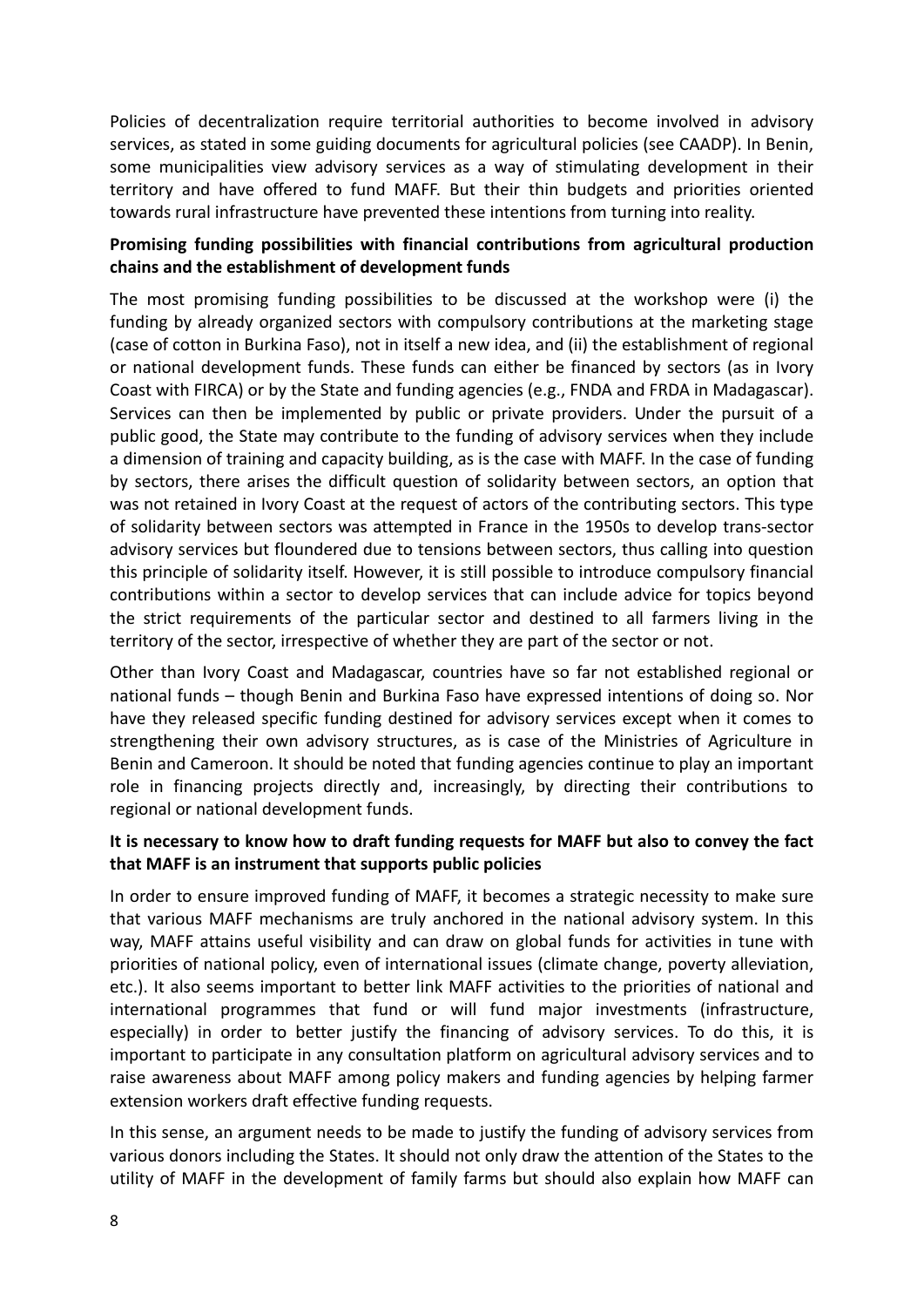respond to priorities defined by public policy, both at national or international (e.g., CAADP) levels to meet the major challenges confronting agriculture. To be effective, such an argument would require more data on MAFF's impact (monetary and non-monetary) on rural households within its ambit (direct effects) or those outside it (indirect effects). Data of this type may be elicited from comprehensive statistical surveys – an unrealistic option given the costs involved – or less comprehensive ones but based on rigorous methods. In this latter case, research needs to be involved to innovate in the methodologies of impact studies.

#### **Operators propose cost savings by relying primarily on farmer extension workers**

It should be noted that MAFF appears to be still very expensive because the cost of all activities required to implement it are included in the overall cost of the systems: operator providing methodological support to service providers, training of advisers (with frequent turnover) and literacy programmes for producers to enable their full participation in MAFF. Cost savings in advisory services have been attempted through reliance on the growing numbers of farmer extension workers and adviser-farmer extension worker pairs to increase the number of farmers who can access the advisory service and thus reduce wage costs. Another cost saving avenue pursued was through the merging of adviser training programmes with training courses already existing in the concerned countries. The development of PO-implemented MAFF will ultimately reduce costs, particularly those related to coordination of activities, a responsibility that can be taken up by farmer extension workers. But the need to invest in capacity building of POs precludes any hope of a reduction in costs in the short term.

## **3.3. Building capacity of all advisory actors by mobilizing permanent institutions**

The workshop addressed three key areas of building capacity of advisory services actors: (i) the issue of the training of advisers, (ii) the role of farmer extension workers (or contact farmers<sup>2</sup>) and (iii) the strengthening of the skills of advisory system managers.

#### **It is necessary to have specific training programmes for advisers**

Very encouraging initiatives in adviser training by public and private organizations at the national level were discussed (case of the University of Parakou in Benin, FERT training centre in Madagascar). However, they are still far from common. Yet they allow us to anticipate the long term viability of initial and professional training courses in these countries and to ensure a smooth turnover of advisers, given that a significant proportion of advisers can leave for other jobs once well trained. Employers (the State, private firms, POs), however, are little involved in creating the contents of training courses, which may lead to a mismatch between the training provided and the employers' requirements. To ensure an ongoing interest from the public for these courses, it is manifestly necessary to build curricula that enable students to acquire knowledge and skills useful for a wider range of occupations than just of advisers. The establishment of permanent training programmes leads to questions from advisers and technicians on the possibility of obtaining diplomas that may be useful in their career paths.

**.** 

 $2$  A contact farmer is a farmer who acts as point person; he communicates information from top to bottom and vice versa. He may also act as a facilitator and, when necessary, as an extension co-worker.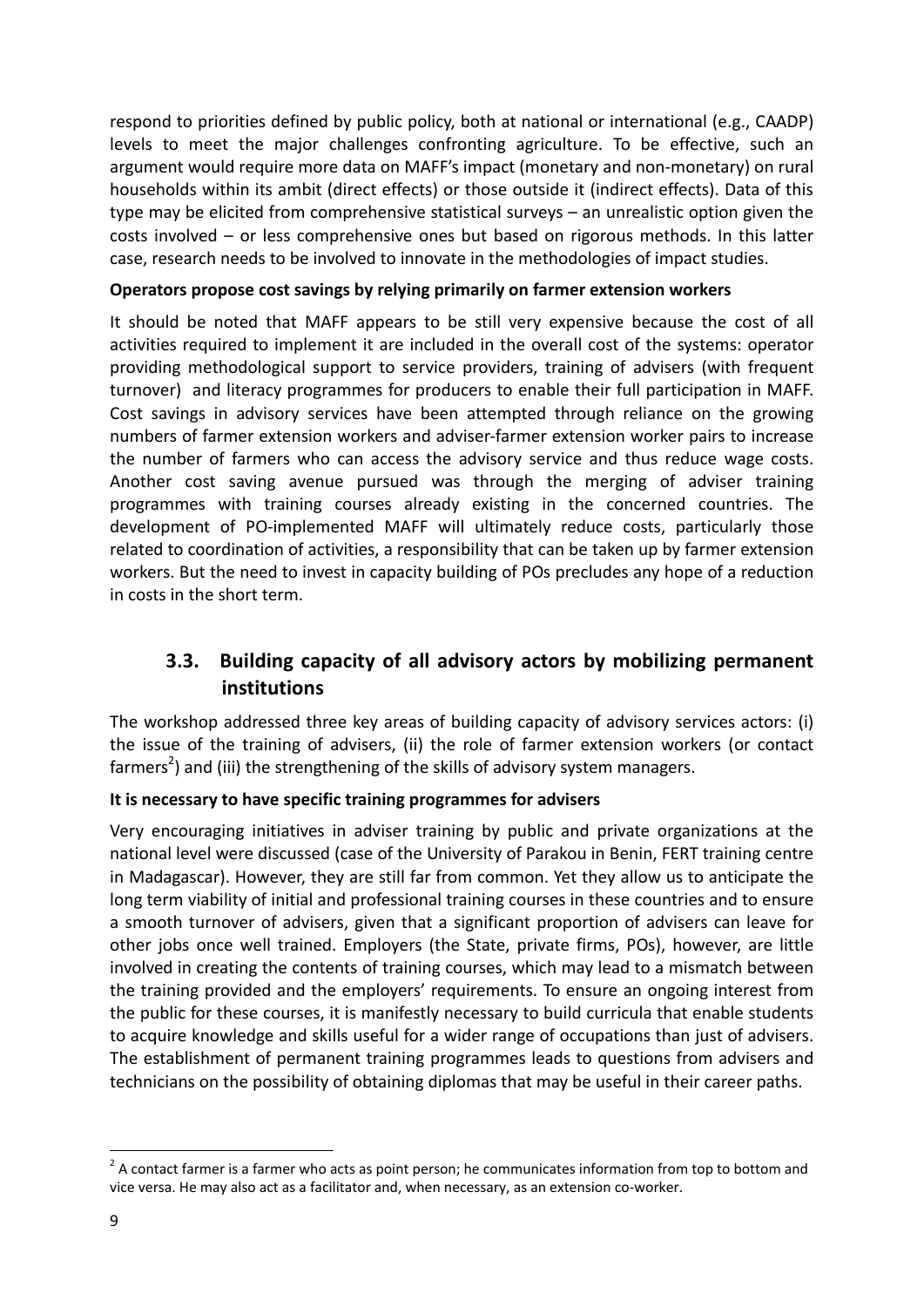Even with generalized adviser-training programmes conducted under the ambit of permanent institutions, training within projects and particular MAFF mechanisms remains relevant for advisers to acquire targeted skills. In such a situation, sharing of training resources between projects will be desirable, through capitalization of experiences, training methods and tools. The importance of training all those involved in the management of MAFF mechanisms, not just the advisers, was stressed: salaried technicians, certainly, so that they can implement the planned activities and be capable of monitoring advisers but also elected officials so that they are able to monitor MAFF mechanisms (orientation and evaluation) and develop skills to draft effective funding requests.

#### **Farmer extension worker are the future but only under certain conditions**

The workshop was an opportunity to take stock of the activities and the role of farmer extension workers (or contact farmers), recourse to whom is becoming increasingly widespread in all MAFF mechanisms. With the promotion of farmer extension workers, actors managing MAFF mechanisms seek, on the one hand, a change of scale due to the increase in the number of farmers involved in advisory services and, on the other, to facilitate greater sustainability of advisory services through cost savings. In addition, workshop participants also showed that farmers are appreciative of the help the farmer extension workers provide during the transition between two advisers or between two projects funding advisory systems.

A large variation in profiles and activities of those called 'farmer extension workers' was noted with respect to MAFF mechanisms: literate or illiterate, volunteer or paid on lump-sum basis, collecting data or acting as trainer, etc. In some MAFF systems (case of mechanisms supported by SNV in Benin and in Burkina Faso), farmer extension workers can even train other farmer extension workers and take on a 'supervisory' role over MAFF activities in the field. Strong concerns were then expressed on the real capacity of these farmer extension workers to 'provide advice' while working on a voluntary basis and given the large workload normally assigned to them, thus distracting them from their own farming activities. While the question of what the farmer extension worker 'should' and 'can' do is easily discussed, what he 'wants' to is rarely addressed. Farmer extension workers present at the workshop spoke about their interest and motivation in undertaking such a function: easy access to training, particularly through privileged exchanges with the adviser, desire to help friends and neighbours, desire to be useful, opportunity for additional income, and, for some, improved job prospects.

The evolution of the farmer extension worker's role as he gradually acquires new skills and gains independence was highlighted. Some POs even expressed emphatically their wish to see the most capable farmer extension workers become advisers, considering that they had acquired the necessary skills and abilities. Some participants raised the issue of the need to keep the farmer extension workers in the POs in which they were trained. This position appeared neither relevant to the POs concerned, nor desirable, because farmer extension workers have the right to grow in their activities. The question rises again of the continuing training of the farmer extension workers through formal training programmes or through the creation of exchange networks between farmer extension workers.

The importance of the 'adviser-farmer extension worker' pairing was also highlighted. As shown by research conducted in Benin, an adviser's profile has a strong influence on how the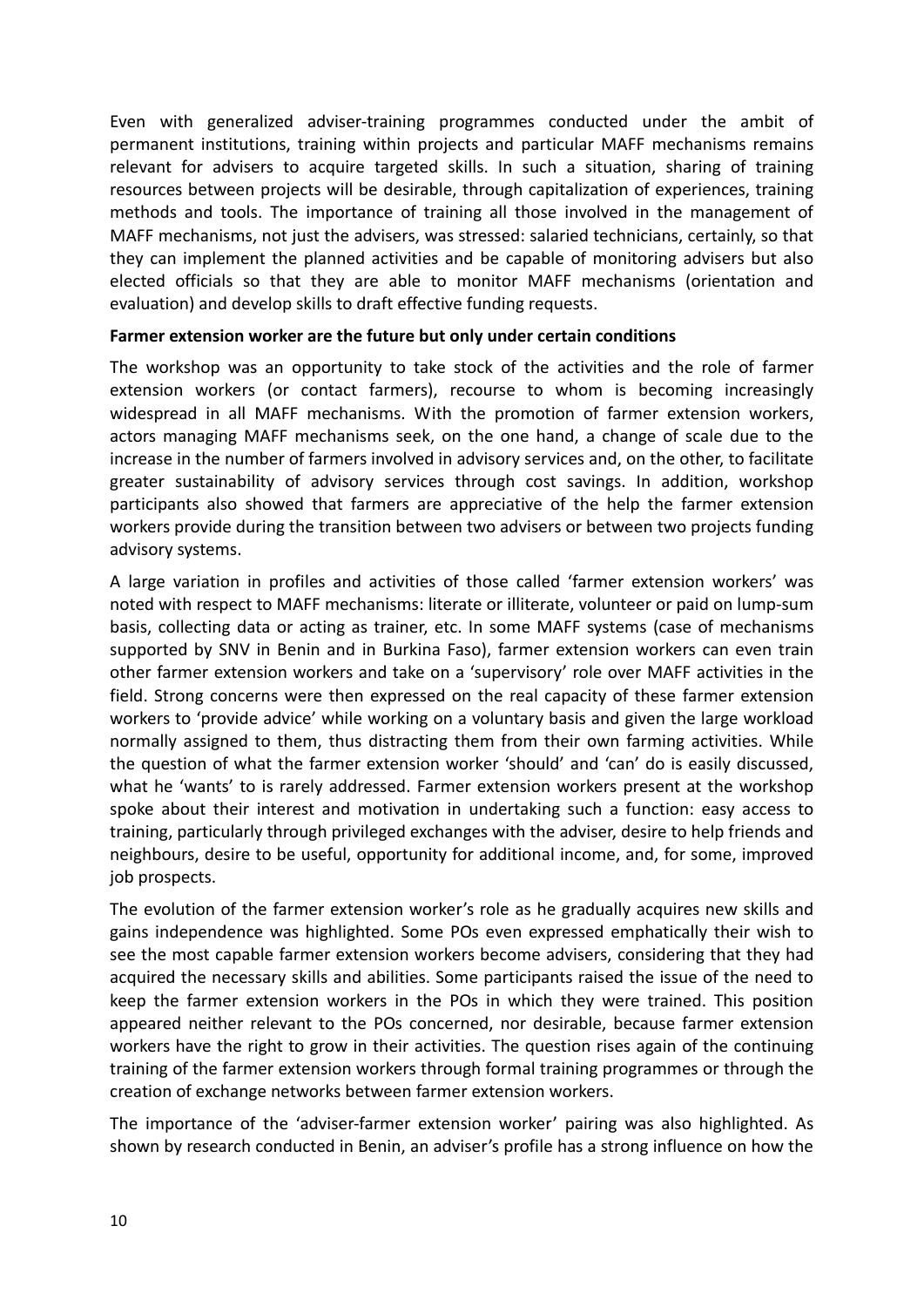farmer extension worker develops and implements advisory activities. This pairing needs to be recognized and the functions of each should be better explained and better differentiated.

# **3.4. Knowing how to customize one's advisory service offer while preserving MAFF's core**

The issue of MAFF methods was discussed in terms of their evolution and adaptation in the context of implementation of advisory services. The marked changes observed since the time of the Bohicon I workshop, ten years ago, can be divided into four major themes: (i) diversification of forms of advisory services, ranging from technical advice for illiterate farmers to techno-economic advice based on the traditional MAFF tools, (ii) simplification of documents relating to techno-economic advice, given the difficulty expressed by many farmers participating in MAFF, (iii) diversification of tools to better adapt to the diversity of producer profiles, and (iv) diversification of tools to better adapt to the diversity of skills of advisers and farmer extension workers. Innovations have also been tried out by combining conventional advisory tools with ICTs or methods inspired by coaching systems or professional didactics.

These changes in methods are required if the scale of coverage has to be widened. This will require changes in the skills mobilized (number of farmer extension workers mobilized with respect to number of advisers), available funding (cost savings by participating in a context with a fixed total available budget) and modes of governance (e.g., greater involvement of the POs in order to better adapt the advisory systems to the needs of farmers and involving POs more in mobilizing participants). These changes raise the issue once again, ten years after Bohicon I, of the intensity of advisory services (number and quality of interactions between advisers and farmers) that MAFF mechanisms should aim for to generate a real learning process. Indeed, managers of MAFF mechanisms remain still undecided, and very legitimately too, between quality advisory services but with a small number of producers (*'true MAFF'*), and more standardized advisory services which reach a larger number of producers (*'MAFF light'*).

#### **The core principles of MAFF have to be preserved!**

The broad diversity of advisory services (diversity of methods and tools) currently offered to producers for implementing a MAFF approach led to a debate on what is at the heart of MAFF. This diversity of offers for advisory service requires us to clarify what forms the core of a MAFF approach, including its advantages and disadvantages. While the concepts of learning and of farmer empowerment in decision-making processes are at the heart of the approach, they are not the sole preserve of MAFF mechanisms as shown by discussions on Farmer Field Schools (FFS). Promoting a holistic approach to farm management is already a more characteristic aspect. Such an approach is based on the traditional management cycle (analyze, plan, act, monitor and adapt, evaluate the results) and can be used with both literate and illiterate persons, albeit with a lesser degree of accuracy for the latter category. Finally, the inclusion of concepts that allow technical and economic dimensions to be translated to impacts on agricultural production and the farm is a distinguishing aspect of MAFF mechanisms. Such a techno-economic analysis requires data acquisition and processing which can be more or less extensive depending on the requirements and available time and skills.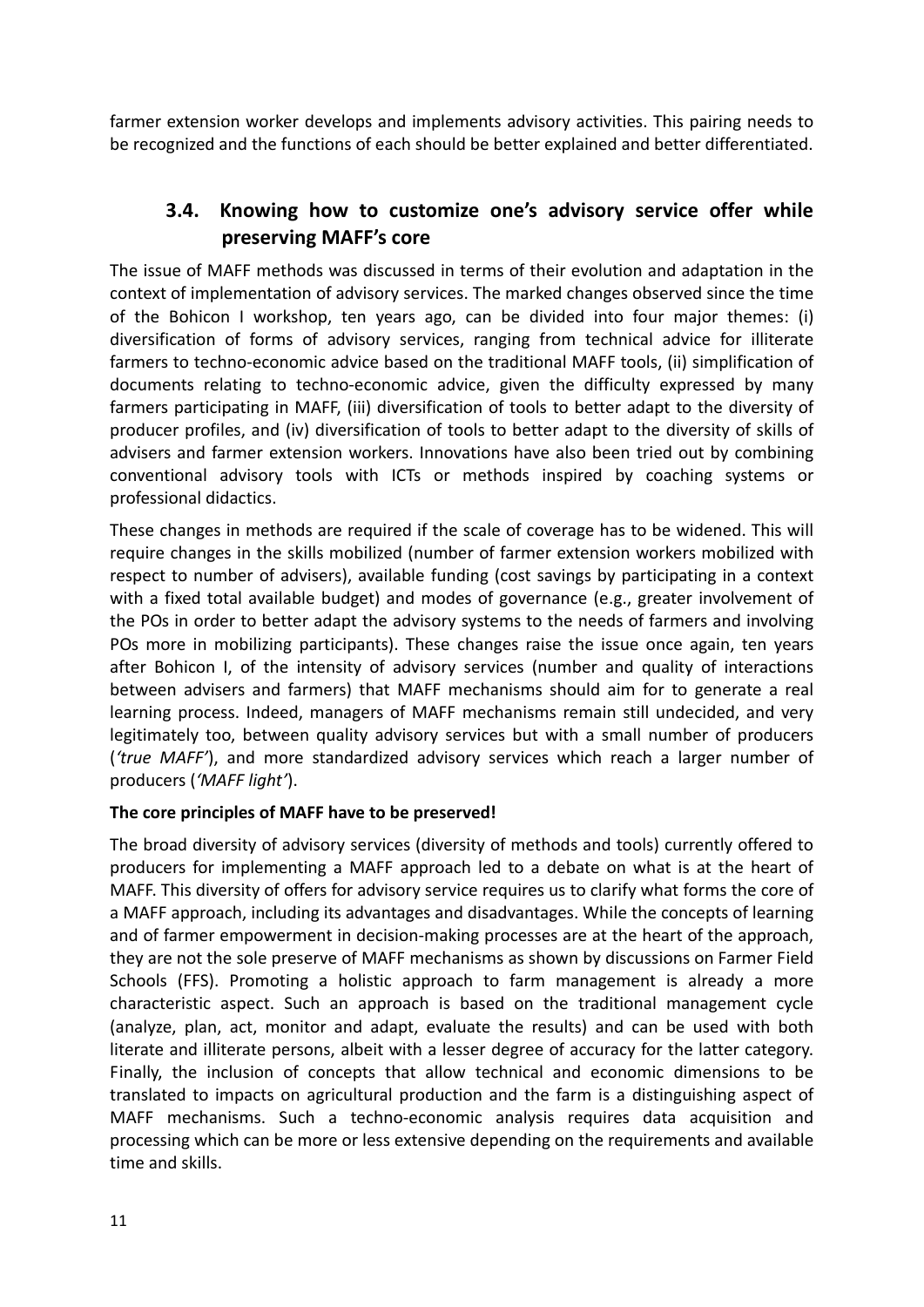#### **Advising illiterate farmers is possible**

In order to reach a wider audience, experiments in MAFF for illiterate farmers have been conducted in several countries (e.g., PADYP in Benin). In such cases, advisory methods can draw on tools already being used in other advisory service experiments by actors unrelated to MAFF (visual aids, construction of stories, role playing, field trips, etc.). But questions still remain on how to conduct advisory sessions for illiterate farmers to strengthen management skills (analyze, plan, act, monitor, evaluate) for the main productions of the farm without falling into the pitfall of a simple offer of technical advice based on the mere transmission of knowledge from the adviser and exchanges of experiences between participants.

#### **How best to equip farmer extension workers?**

To increasingly rely on farmer extension workers, we need to take a hard look at advisory methods and tools that we equip them with, given that their skills differ from those of traditional advisers. Would tools that are simplified versions of those used by advisers be suitable or will new ones have to be designed from scratch? For example, should we build tools, or select some from existing ones, for each different farmer extension worker based on his domains of excellence (avoiding a standardized approach for all farmer extension workers) or do so with an intention of fostering a network with his friends and neighbours (promoting peer-to-peer exchanges). It is also apparent that providing technical advice on crop and herd management is occupying an increasingly prominent place in the activities of advisers and farmer extension workers. For this they tend to rely on a traditional group advisory approach or on new methods, such as those relating to farmer field schools<sup>3</sup>. Questions have been raised about the ability of advisers or farmer extension workers to provide this technical advice while promoting a real learning process and thus avoiding the simple transfer of knowledge and technology. Finally, there was discussion on the possibility of hybridizing MAFF methods with other methods such as farmer field schools or with the one currently recommended by the GIZ: the 'farmer business school'<sup>4</sup>.

#### **Adapting the advice for the target audience does not necessarily mean creating homogenous groups**

However, in this phase of MAFF expansion, both in terms of diversity of the target groups concerned and of the methods developed, it is clear that discussions have not led to the possible segmentation of the target audience. What advice with what method for what type of farmer? The majority of workshop participants suggested a segmentation by educational proficiency (literate and accustomed to writing, literate but not favouring text-based advice, illiterate but wanting to turn literate to progress, illiterate). It is obvious that advisory tools<sup>5</sup> will be different for each of these categories.

According to feedback provided at the workshop, experiments of offering advisory services on the basis of farm segmentation (size, type of production, etc.) to provide differentiated

**.** 

 $3$  In farmer field schools, advisers hold regular meetings with volunteer farmers who acquire new knowledge and new skills, mainly on crop management, through field observations (analyzing to make decisions) and exchanges between themselves and the adviser.

 $<sup>4</sup>$  This method aims to impart the rudiments of techno-economic management to a big audience of farmers</sup> through a limited series of meetings between the adviser and farmer groups.

<sup>&</sup>lt;sup>5</sup> The term 'advisory tools' include a variety of tools: tools for farmers (data recording, results analysis at the plot or farm level, reasoning to better define one's project, etc.), tools for advisers (modalities of organizing an advisory session or field visit, understanding the diversity of farms in an area, etc.).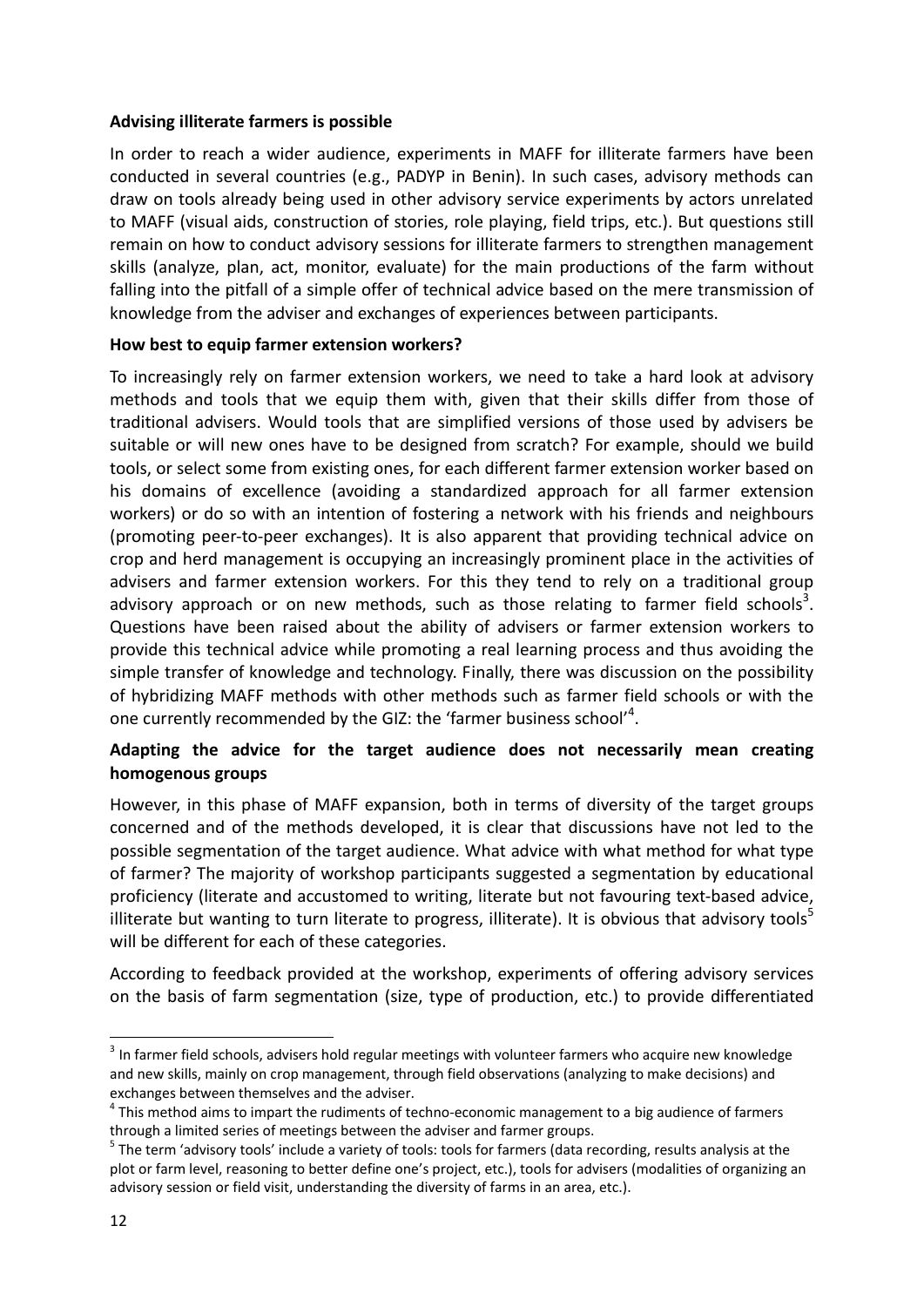advice were not found satisfactory. Through the presentation of the study on learning within the MAFF framework conducted in Benin, discussion also took place on the importance of the farmers' psychological profiles (proactive, responsive, imaginative) to explain the diversity of learning forms in order to find another way of grouping farmers. But the same question pops up: Should one work with homogeneous groups to provide more targeted advice or instead should one take advantage of the diversity within groups to draw lessons for all? In this perspective, it seems necessary that the adviser and the farmer extension worker each have two toolboxes on hand in order to be able to deal with different groups and profiles as well as differing advisory needs.

### **We need to update knowledge on farms, better characterize the evolution of advisory methods and, finally, be able to characterize MAFF's impact**

Taken together, these observations argue for, on the one hand, a closer look at the changing methods and, on the other, at possible improvements. But such thinking cannot separate itself from the need to invest more substantially in the analysis of the impact of various methods (on the performance of farms, families, or even territories) in order to make better choices. If little effort has been expended in this area, it is mainly because the methodological difficulties are formidable. Having up-to-date knowledge of farms will also help guide the advisory services based on the needs of farmers, the diversity of their farms, and the diversity of learning processes.

# **4. Workshop recommendations**

Various discussions held during the workshop helped to identify courses of action or recommendations to improve the functioning of MAFF mechanisms for meeting the challenges of scaling and sustainability, better meeting the needs of producers and POs, improving relationships between MAFF mechanisms and actors who interact with them in their territory of intervention (other forms of advisory services and other services to producers) and, finally, inserting MAFF systems into the national advisory and training systems. These broad courses of action were also broken down into more concrete actions by MAFF mechanism and/or by country.

## **4.1. How to improve one's MAFF mechanism to meet the challenges of scaling up and sustainability and better meet the needs of producers and the POs?**

#### **Improving internal governance**

- Adapting the MAFF approach so that it strengthens and supports all services provided by the PO and not letting it be an isolated service; making it a transversal service, and placing it well upstream, before the designing of the PO's other activities.
- Encouraging networking of advisers and farmer extension workers within MAFF mechanisms.
- Strengthening the capacity of elected officials so that they can become more involved in the MAFF governance arrangements (both in the PO which provides the advisory service but also within coordination cells of advisory programmes in which the PO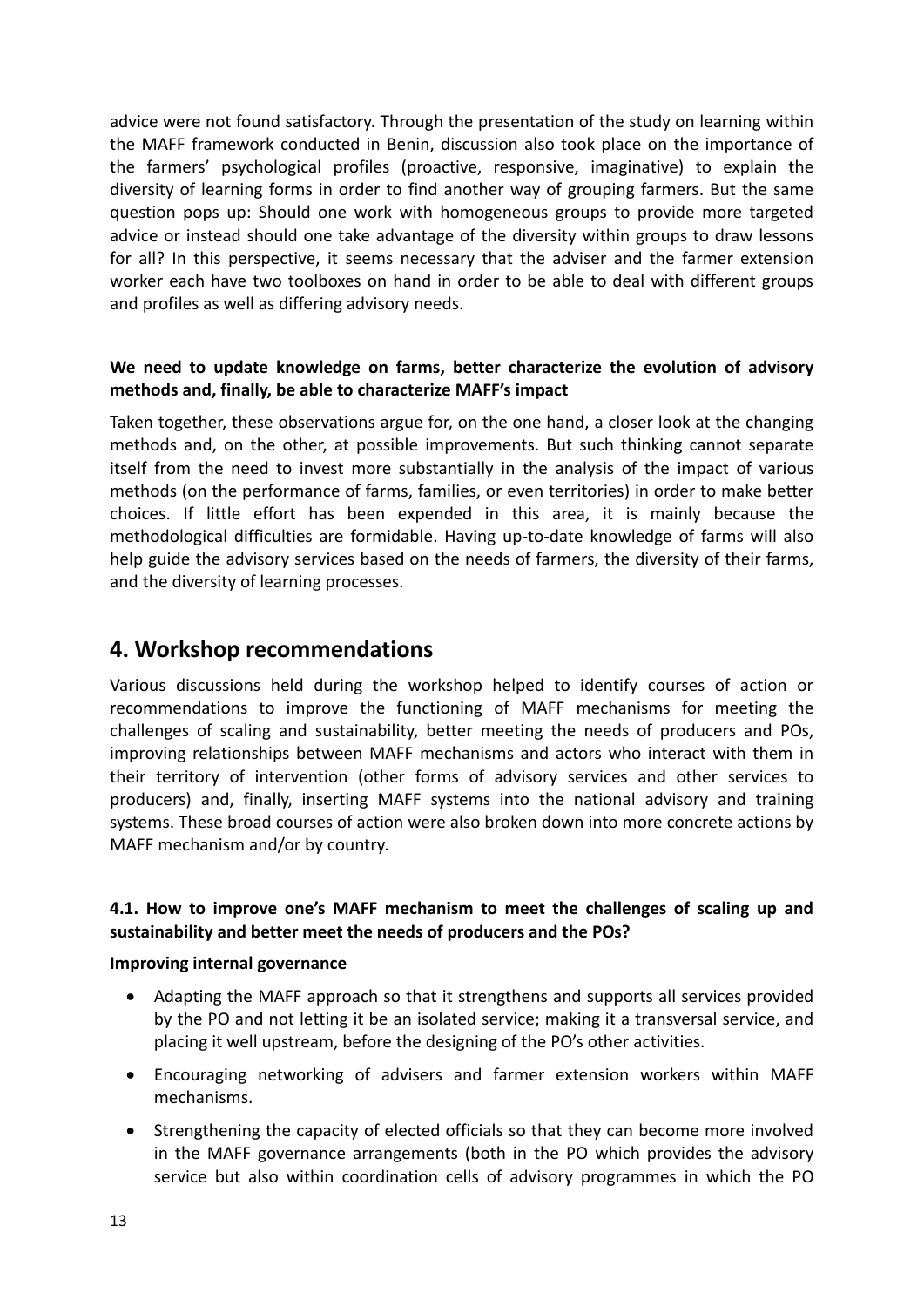participates) or in the drafting of funding requests destined for politicians and funding agencies.

#### **Improving funding**

 Exploring funding opportunities from royalties from producers or from the PO's commercial activities, knowing that it will always only cover a fraction of the costs.

#### **Boosting skills**

- Building a repository of skills needed to implement the MAFF approach.
- Clarifying the role of farmer extension workers (what they want to do, can do, should do) and the functioning of the adviser-farmer extension worker pairing.
- Boosting the skills of farmer extension workers either to provide some particular type of advice or to help the adviser, such as arranging advisory sessions with advisers (identification of groups, literacy levels, problems faced, etc.).
- Always planning literacy programmes for participants, even for farmer extension workers; this is very necessary and regularly requested!

#### **Improving methods**

- Laying out the value system to which the advisory process in each territory belongs in order to avoid disconnects between its functioning and that of local societies.
- Identifying the various forms of advisory services (basic training, technical training, general management training, etc.) integrated within the MAFF approach; redefining the value of a holistic approach to the family farm and of the techno-economic advisory services, which form part of MAFF's fundamental principles.
- Identifying possible segmentations of the target public(s).
- Taking stock of existing tools and co-constructing toolboxes for the adviser and the farmer extension worker with the people concerned. Involving elected officials in this work.
- Developing complementary forms of advisory services by relying on ICTs.
- Capitalizing or ensuring the distribution of the capitalization of experiences.

#### **4.2. How to improve the linking of the MAFF mechanism to other advisory mechanisms and to other service providers present in the territories of intervention?**

- Identifying and learning more about other advisory mechanisms and building relationships (synergy, complementarity between certain activities such as training, capitalization stages, testing of new tools).
- Developing alliances/relationships with local authorities (municipalities in particular) by offering advisory services as a means of supporting local development plans and thus also gaining access to existing local funding (in the framework of decentralization).
- Participating in or facilitating the emergence of exchange and coordination platforms on agricultural advice, while considering that comprehensive coordination of advisory actors is utopian in a pluralistic system and in a context of weak governance.